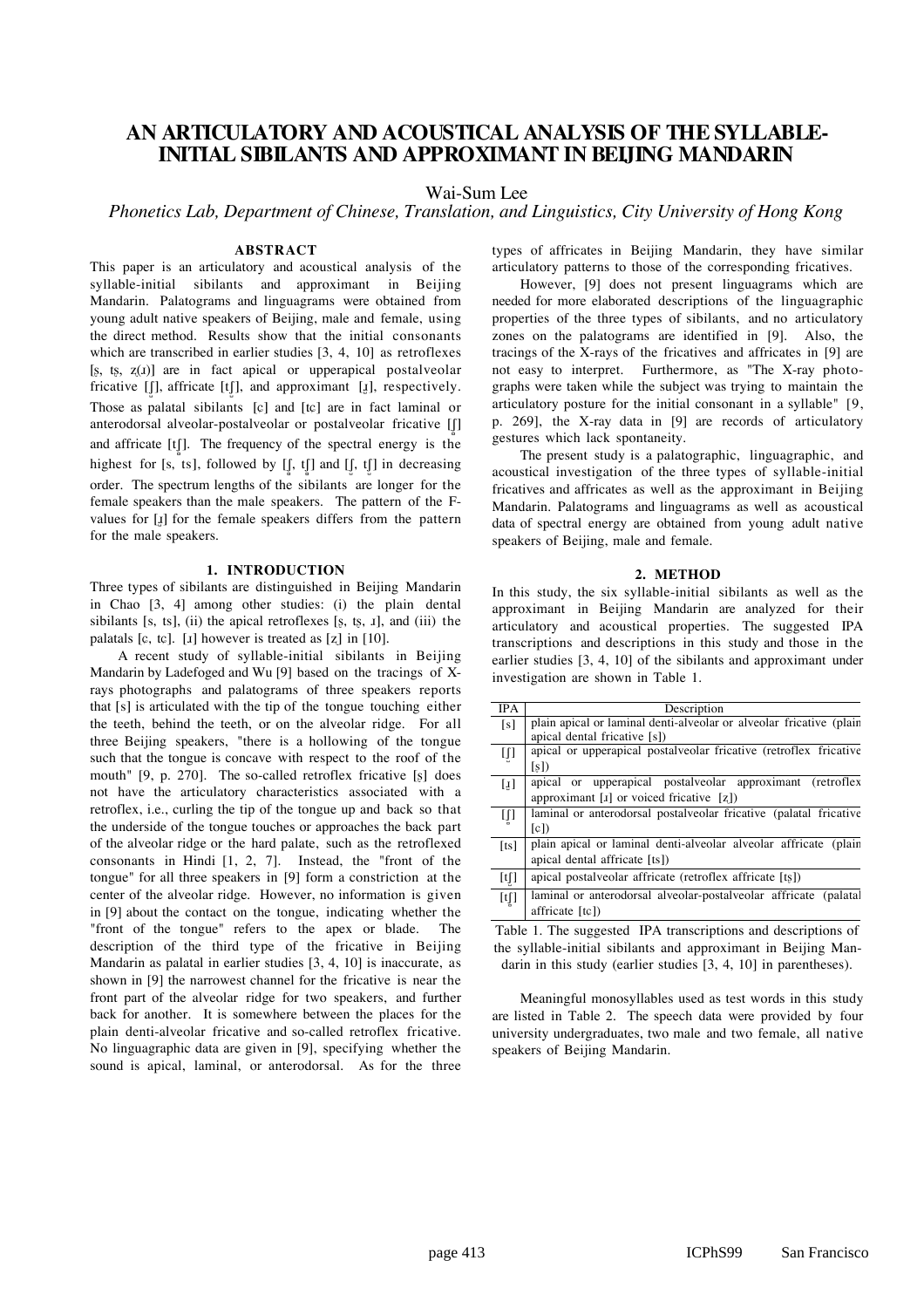| Syllable-initials | Test monosyllables                   |
|-------------------|--------------------------------------|
| [s]               | [sɪ <sup>-</sup> ] "private"         |
| IJ                | [ $\lfloor \int I \rceil$ ] "poetry" |
| $\left[1\right]$  | $[$ . $\mu$ <sup>v</sup> $]$ "day"   |
| [[]               | $[\lceil i \rceil]$ "west"           |
| [ts]              | [tsx] "capital"                      |
| [tʃ]              | [tʃi] "to know"                      |
| [tʃ]              | [tʃi <sup>-1</sup> ] "chicken"       |

Table 2. Meaningful test monosyllables used in this study.

In this study, the direct palatographic and linguagraphic method [5, 6] was adopted. Palatograms and linguagrams were taken, using a Polaroid Dine Instant Closeup Camera and a Nikon F-801s 35 mm camera. A dental-palate impression was made for each of the speakers, using the alginate impression material [8], to obtain personal anatomical information necessary for dividing the upper articulator into articulatory zones. The zones include "dental", "denti-alveolar", "alveolar", "postalveolar", "prepalatal", "palatal", and "velar" in the anterior-posterior dimension. The articulatory terminology specifying the division of the tongue in this study is similar to what is described in Catford [1, 2] and Dart [5, 6]. Thus, "apical" refers to the rim and apex of the tongue; "upperapical" refers to the upper surface of the apex, but not the rim, of the tongue; "laminal" refers to the blade of the tongue; "apicolaminal" refers to both the apex and blade of the tongue, with or without the contact on the rim of the tongue; "anterodorsal" refers to the anterodorsum or the front portion of the tongue body; and "sublaminal" refers to the underside of the tongue. To obtain the frequency energy of the sibilants, spectral analysis was performed at the mid-point of the frication of the fricatives and affricates, using Kay CSL4300B FFT power spectrum method. LPC formant analysis was performed to obtain the formant frequency values for the approximant, using the pitch synchronous method.

#### **3. RESULT 1: ARTICULATORY CONTACTS**

Plate 1 shows a photograph of the articulatory zones of the upper articulator for Female Speaker 1 of Beijing Mandarin, divided according to the anatomical features on her own dentalpalate impression.

Plates 2a-2d show the palatograms (upper row) and linguagrams (lower row) of the three syllable-initial fricatives [s],  $[[$ ], and  $[[$ ] and approximant [ $\lbrack$ ], for Female Speaker 1. As can be seen, palatographically, the fricative [s] (Plate 2a) is an alveolar sound, with the front end of its constriction channel located at the root base of the frontal incisors. Linguagraphically, [s] is laminal, as the blade of the tongue is involved in the articulation.

The palatograms and linguagrams of the fricative  $[[]$  and approximant  $\begin{bmatrix} 1 \end{bmatrix}$  (Plates 2b and 2c) show that they are postalveolar and upperapical sounds. This indicates that the tip of the tongue does not curl up and back and the underside of the tongue does not touch the rear part of the alveolar ridge as how a true retroflex is articulated [1, 2, 7]. Rather, during the

production of  $[]$  and  $[]$  the tip and body of the tongue are raised and retracted toward the postalveolar zone of the upper articulator. Thus, [J] and [H] in Beijing Mandarin are not retroflexes as what are described in [3, 4, 10]. The observation is similar to what is reported in [9]. As shown in the palatograms and linguagrams of  $[[]$  and  $[$ <del>.</del> $]$ , the front ends of the contacts on both sides of the tongue taper off toward the center line of the tongue to form the constriction channel on the upper surface of the apex. The tapering suggests that the front part of the tongue slightly folds inward during the contact. This and the raised tongue body may explain why the size of the lateral contact is relatively larger than the lateral contact for the laminal alveolar fricative [s].

The palatogram of the fricative  $\left[\int\right]$  in Plate 2d shows that the constriction channel is mainly in the postalveolar zone, even though the lateral contacts of [J] in the palatal zone and on the tongue body are markedly larger than those associated with [s], [J], and [ $_{\text{I}}$ ]. Phonotactically [J] (and [tJ]) occurs only before the high front vowel [i] or [y] in Beijing Mandarin. Thus, the larger lateral contacts are due to palatalization of  $\iiint$ (and  $[t]$ ] (Plate 3c)). Linguagraphically,  $[f]$  is basically laminal, since the narrowest part of the constriction channel is on the blade. Thus, the fricative in question is laminal postalveolar, rather than palatal as transcribed in [3, 4, 10]. Again, the finding is similar to what is reported in [9].

Plates 3a-3c show the palatograms and linguagrams of the three syllable-initial affricates [ts], [tʃ], and [tʃ] in Beijing Mandarin by Female Speaker 1. A comparison of Plates 3a-3c with Plates 2a-2d shows that the palatograms and linguagrams of the fricatives [s,  $\iint_S$ ] and approximant [ $\iint_S$ ] and those of the corresponding affricates [ts, tʃ], tʃ] are similar. However, the contacts for the affricates are fronted by approximately one articulatory zone on the upper articulator compared to those for the fricatives. Thus, while [s] is alveolar and  $[[, [,,]]$  are postalveolar, [ts] is denti-alveolar and  $[t]$ ] alveolar. [tʃ], however, remains postalveolar despite being fronted slightly. In terms of lingual contact, [ts] remains laminal despite being fronted slightly, and [tʃ], tʃ] are apical and upperapical, respectively.

The linguagram of  $[t]$  on the right in Plate 3b shows that the lingual contact of  $[t]$  is on the rim as well as the apex, but not the underside, of the tongue. This constitutes evidence in support of the contention [t[J], similar to [J], is not a retroflex.

The articulatory data of the fricatives [s,  $\int$ ,  $\int$ ], affricates [ts,  $t$ [,  $t$ [], and approximant [ $\boldsymbol{\psi}$ ] from Female Speaker 1 and the other three Beijing Mandarin speakers, Female Speaker 2 and Male Speakers 1 and 2, are summarized in Table 3. The patterns of articulatory contacts on the upper and lower articulators are similar for all four speakers. There are, however, some small variations among the speakers, for instance, palatographically [s] is alveolar for Female Speaker 1 and Male Speaker 1, but denti-alveolar for Female Speaker 2 and Male Speaker 2, and linguagraphically [s] is laminal for Female Speaker 1, upperapical for Female Speaker 2 and apical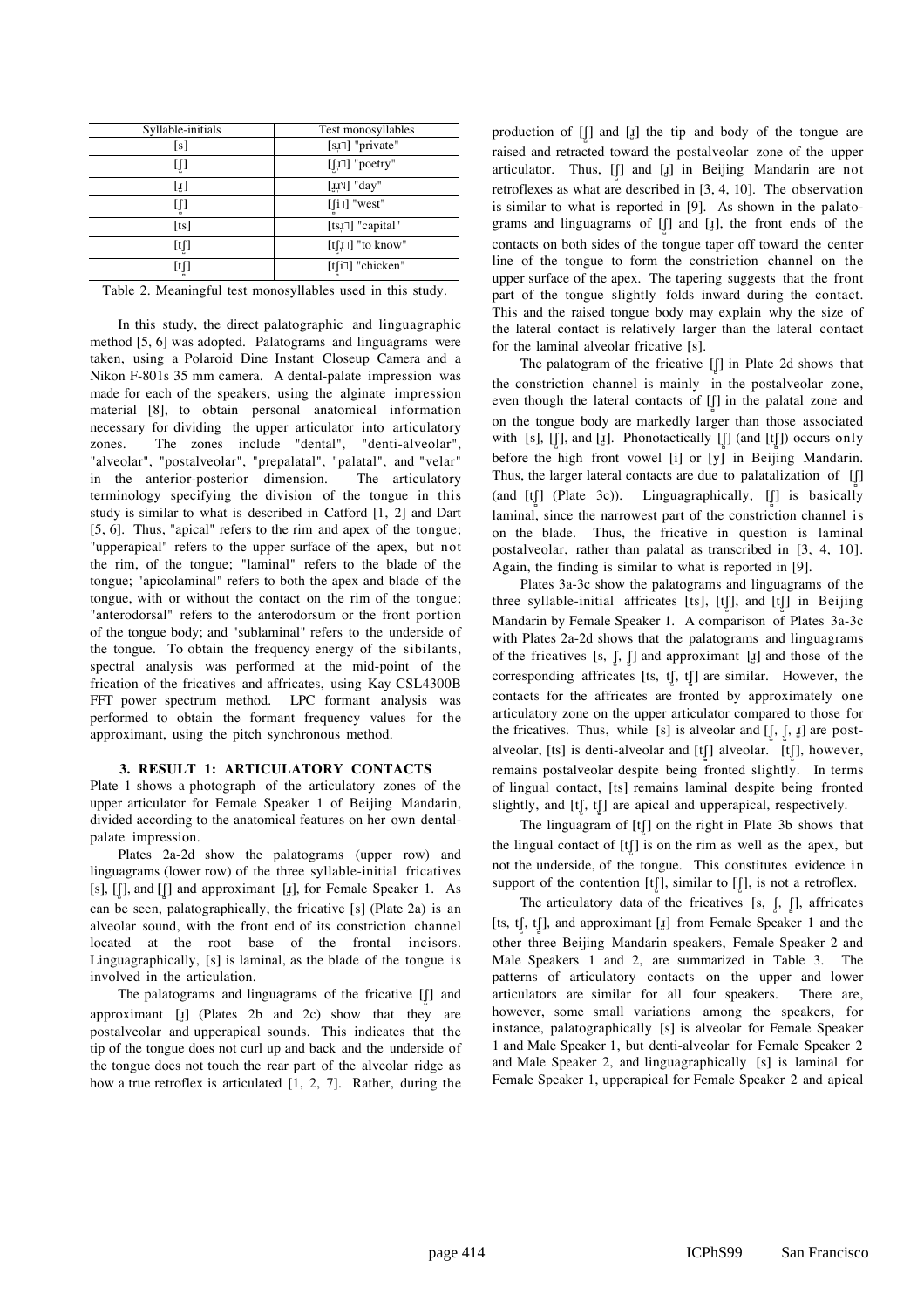

Plate 1. A photograph of the articulatory zones of the upper articulator for Female Speaker 1 of Beijing Mandarin in this study.



Plates 2a-2d. Palatograms (upper row) and linguagrams (lower row) of the syllable-initial [s], [J], [u], and [J] in Beijing Mandarin for Female Speaker 1 in this study.



Plates 3a-3c. Palatograms (upper row) and linguagrams (lower row) of the syllable-initial [ts], [tʃ], and [tʃ] in Beijing Mandarin for Female Speaker 1 in this study.